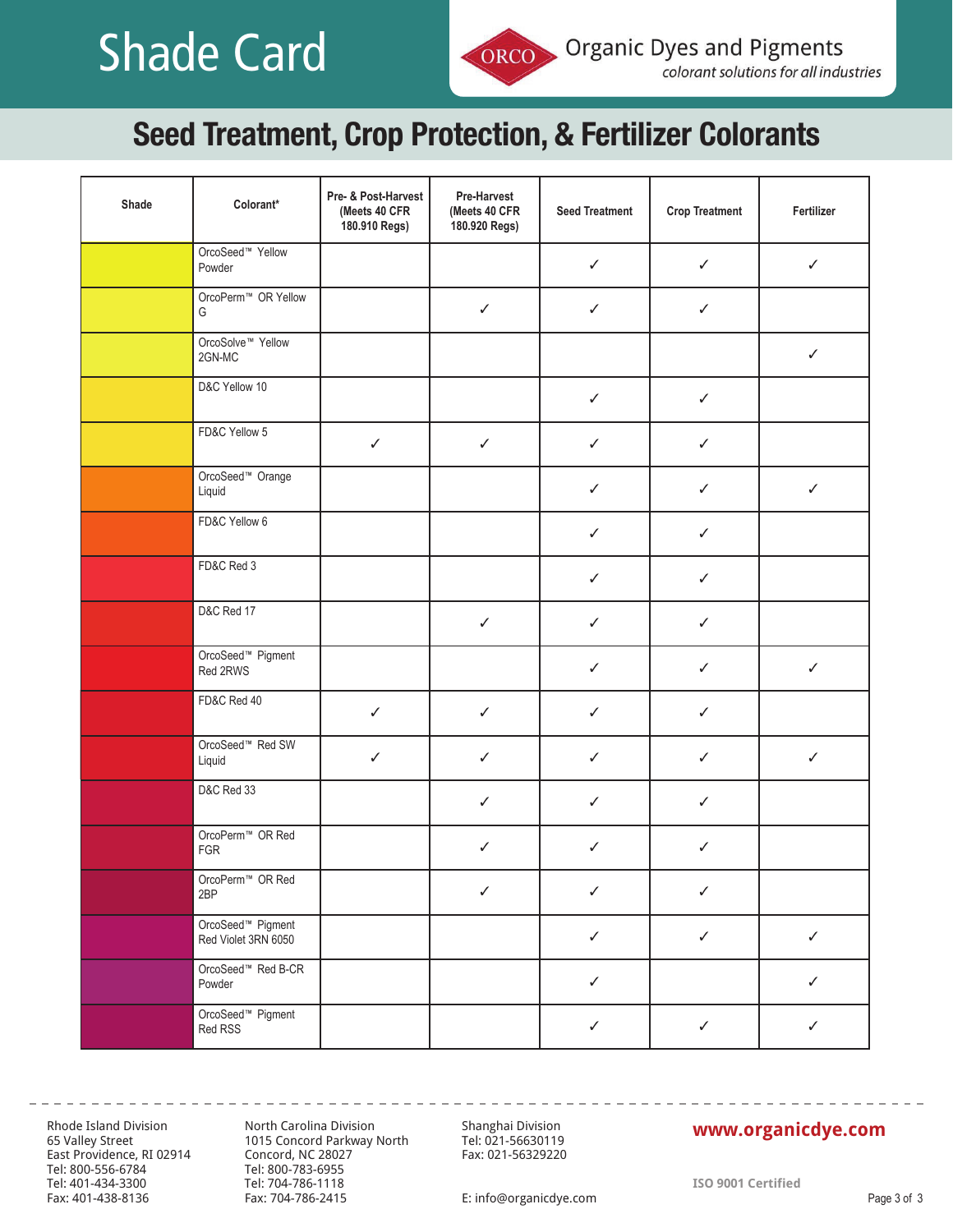# **Technical Shade Card**

## Seed Treatment, Crop Protection, & Fertilizer Colorants

| Shade | Colorant*                                     | Pre- & Post-Harvest<br>(Meets 40 CFR<br>180.910 Regs) | Pre-Harvest<br>(Meets 40 CFR<br>180.920 Regs) | <b>Seed Treatment</b> | <b>Crop Treatment</b> | Fertilizer   |
|-------|-----------------------------------------------|-------------------------------------------------------|-----------------------------------------------|-----------------------|-----------------------|--------------|
|       | OrcoSeed <sup>™</sup> Pigment<br>Red 2RYG     |                                                       |                                               | ✓                     | $\checkmark$          | $\checkmark$ |
|       | OrcoSeed <sup>™</sup> Rhodamine<br><b>BRS</b> |                                                       |                                               | $\checkmark$          | $\checkmark$          | $\checkmark$ |
|       | OrcoSeed <sup>™</sup> Bright Red<br>Liquid    |                                                       |                                               | ✓                     | ✓                     | ✓            |
|       | OrcoSeed™ Violet B-MV<br>Powder               |                                                       |                                               | $\checkmark$          |                       | $\checkmark$ |
|       | OrcoPerm <sup>™</sup> OR Violet<br>4BN        |                                                       | $\checkmark$                                  | ✓                     | ✓                     |              |
|       | OrcoSeed <sup>™</sup> Plum Liquid             |                                                       |                                               | ✓                     | $\checkmark$          | $\checkmark$ |
|       | OrcoSeed™ Violet AB<br>Powder                 |                                                       |                                               | $\checkmark$          | $\checkmark$          | $\checkmark$ |
|       | OrcoTint™ NS Violet<br>non-staining           |                                                       |                                               | ✓                     | ✓                     | ✓            |
|       | D&C Violet 2                                  |                                                       | $\checkmark$                                  | $\checkmark$          | $\checkmark$          |              |
|       | OrcoSolve <sup>™</sup> Blue<br>GN-MC          |                                                       |                                               |                       |                       | ✓            |
|       | OrcoMilori™ Blue NC                           |                                                       |                                               | $\checkmark$          | $\checkmark$          | $\checkmark$ |
|       | OrcoSeed <sup>™</sup> Blue CR                 |                                                       |                                               | $\checkmark$          | $\checkmark$          | $\checkmark$ |
|       | FD&C Blue 1                                   | $\checkmark$                                          | $\checkmark$                                  | ✓                     | ✓                     |              |
|       | OrcoTint™ NS Blue<br>non-staining             |                                                       |                                               | ✓                     | ✓                     | $\checkmark$ |
|       | OrcoPerm <sup>™</sup> OR Blue<br>3GN          |                                                       | $\checkmark$                                  | $\checkmark$          | ✓                     |              |
|       | OrcoTint™ NS Royal<br>Blue<br>non-staining    |                                                       |                                               | $\checkmark$          | $\checkmark$          | $\checkmark$ |
|       | FD&C Blue 2                                   |                                                       |                                               | $\checkmark$          | $\checkmark$          |              |
|       | D&C Green 6                                   |                                                       | $\checkmark$                                  | $\checkmark$          | $\checkmark$          |              |

Rhode Island Division 65 Valley Street East Providence, RI 02914 Concord, NC 28027 Tel: 800-556-6784 Tel: 401-434-3300 Tel: 800-556-6784 Fax: 401-438-8136

-----------------

North Carolina Division 1015 Concord Parkway North Tel: 800-783-6955 Tel: 704-786-1118 Fax: 704-786-2415

Shanghai Division Tel: 021-56630119 Fax: 021-56329220

### **www.organicdye.com www.organicdye.com**